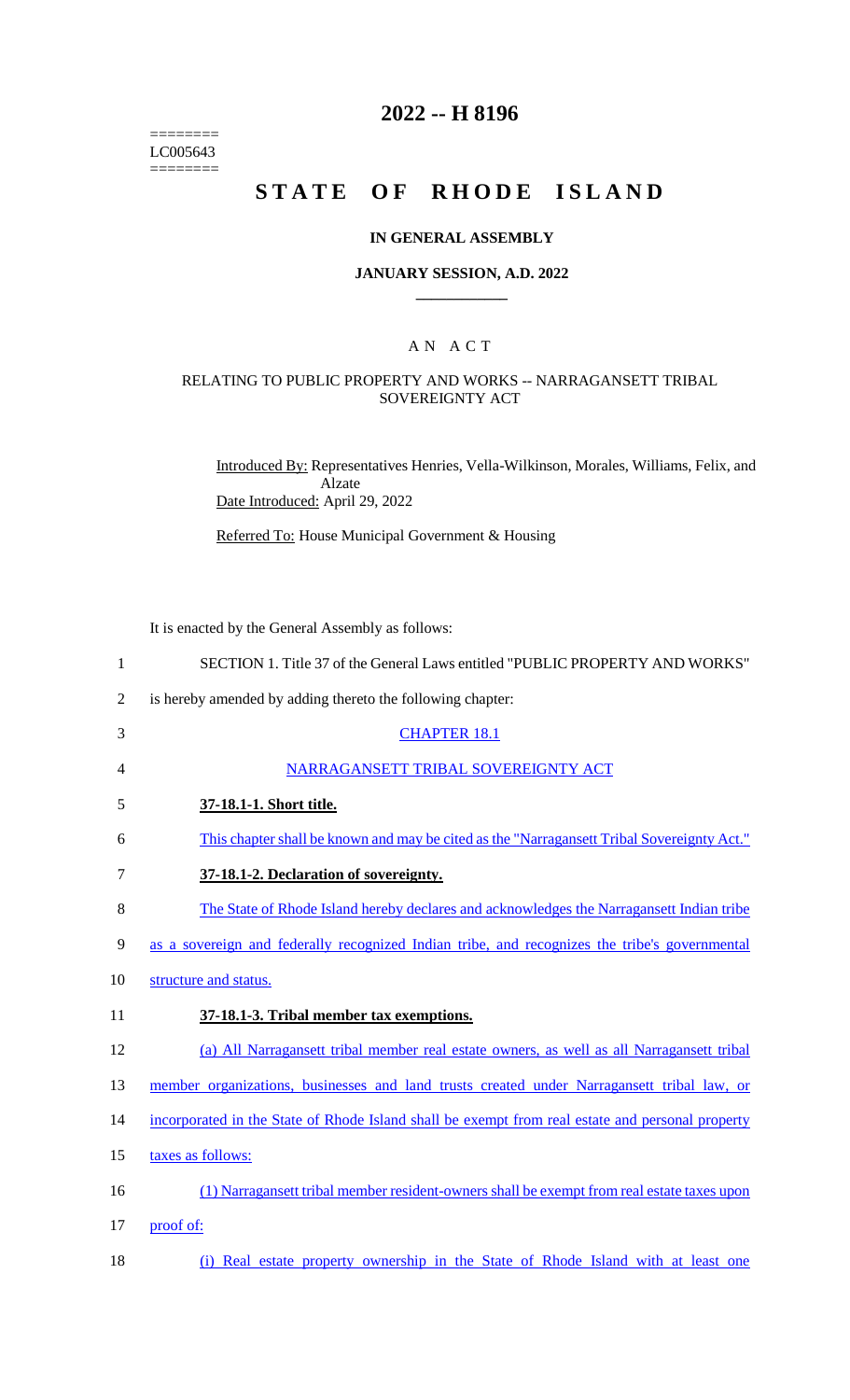| $\mathbf{1}$   | Narragansett tribal household member as an owner on the recorded property deed; and               |
|----------------|---------------------------------------------------------------------------------------------------|
| $\overline{2}$ | (ii) The owner recorded on the deed pursuant to subsection $(a)(1)(i)$ of this section has        |
| 3              | established membership pursuant to tribal law in the federally acknowledged and recognized        |
| 4              | Narragansett Indian tribe.                                                                        |
| 5              | (2) All commercial real estate owned by Narragansett tribal members shall be exempt from          |
| 6              | all real and personal property taxes upon proof of:                                               |
| 7              | (i) Membership in the federally acknowledged and recognized Narragansett Indian tribe;            |
| 8              | and                                                                                               |
| 9              | (ii) Proof of Narragansett tribal land ownership.                                                 |
| 10             | (3) All real and personal property tax exemptions shall apply to Narragansett tribal              |
| 11             | members of privately owned commercial real estate property upon proof of:                         |
| 12             | (i) Membership in the federally acknowledged and recognized Narragansett Indian tribe;            |
| 13             | and                                                                                               |
| 14             | (ii) At least fifty-one percent (51%) Narragansett tribal real estate ownership in Rhode          |
| 15             | Island.                                                                                           |
| 16             | (4) All business entities created by the federally acknowledged and recognized                    |
| 17             | Narragansett Indian tribe shall be exempt from real estate and personal property taxes upon proof |
| 18             | <u>of:</u>                                                                                        |
| 19             | (i) Business created under Narragansett tribal law; and                                           |
| 20             | (ii) Proof of Narragansett tribal land ownership.                                                 |
| 21             | (b) Narragansett tribal member-led community charitable organizations under $501(c)(3)$ of        |
| 22             | the Internal Revenue Code, nonprofit organizations and their related businesses shall be exempt   |
| 23             | from taxation upon proof of:                                                                      |
| 24             | (1) Business incorporation in the State of Rhode Island;                                          |
| 25             | $(2)$ 501(c)(3) IRS status; and                                                                   |
| 26             | (3) At least fifty-one percent (51%) Narragansett Indian tribal member appointment as             |
| 27             | executive (officers) leadership and board leadership.                                             |
| 28             | (c) Tribal, private and community land trusts shall be exempt from any real and personal          |
| 29             | property tax upon proof of:                                                                       |
| 30             | (1) Land trusts created under the laws of the Narragansett Indian tribe; and                      |
| 31             | (2) The trust having been created under Rhode Island law; and                                     |
| 32             | (3) At least fifty-one percent (51%) of land trust owners have Narragansett Indian tribal         |
| 33             | membership.                                                                                       |
|                |                                                                                                   |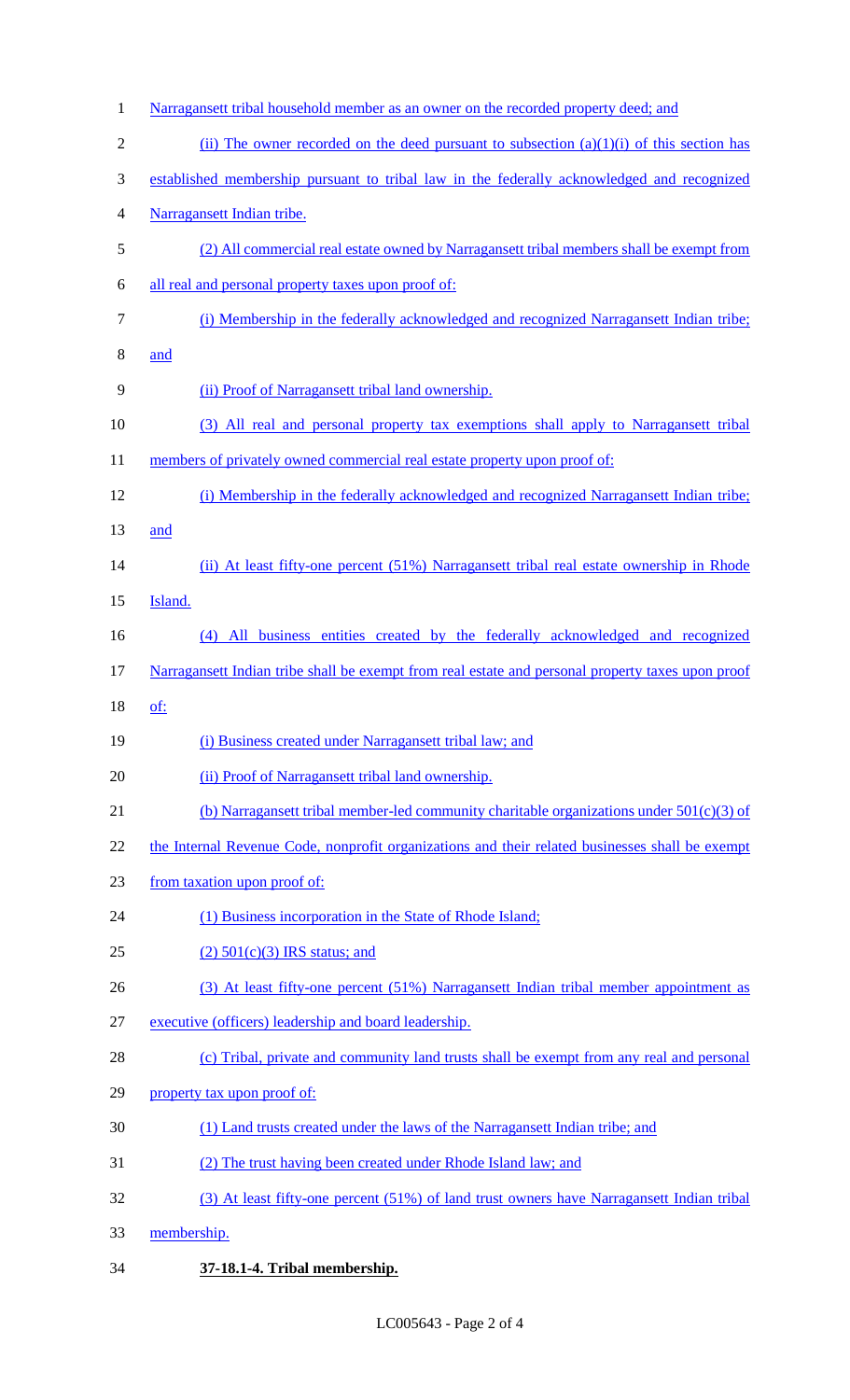- 1 **Narragansett tribal membership shall be confirmed and determined by the Narragansett**
- 2 Indian tribe pursuant to Narragansett Indian tribal law.

# 3 **37-18.1-5. Exempt from city and town property tax.**

- 4 No municipality shall tax any real or personal property subject to exemption pursuant to §
- 5 37-18.1-3.
- 6 SECTION 2. This act shall take effect upon passage.

#### ======== LC005643

========